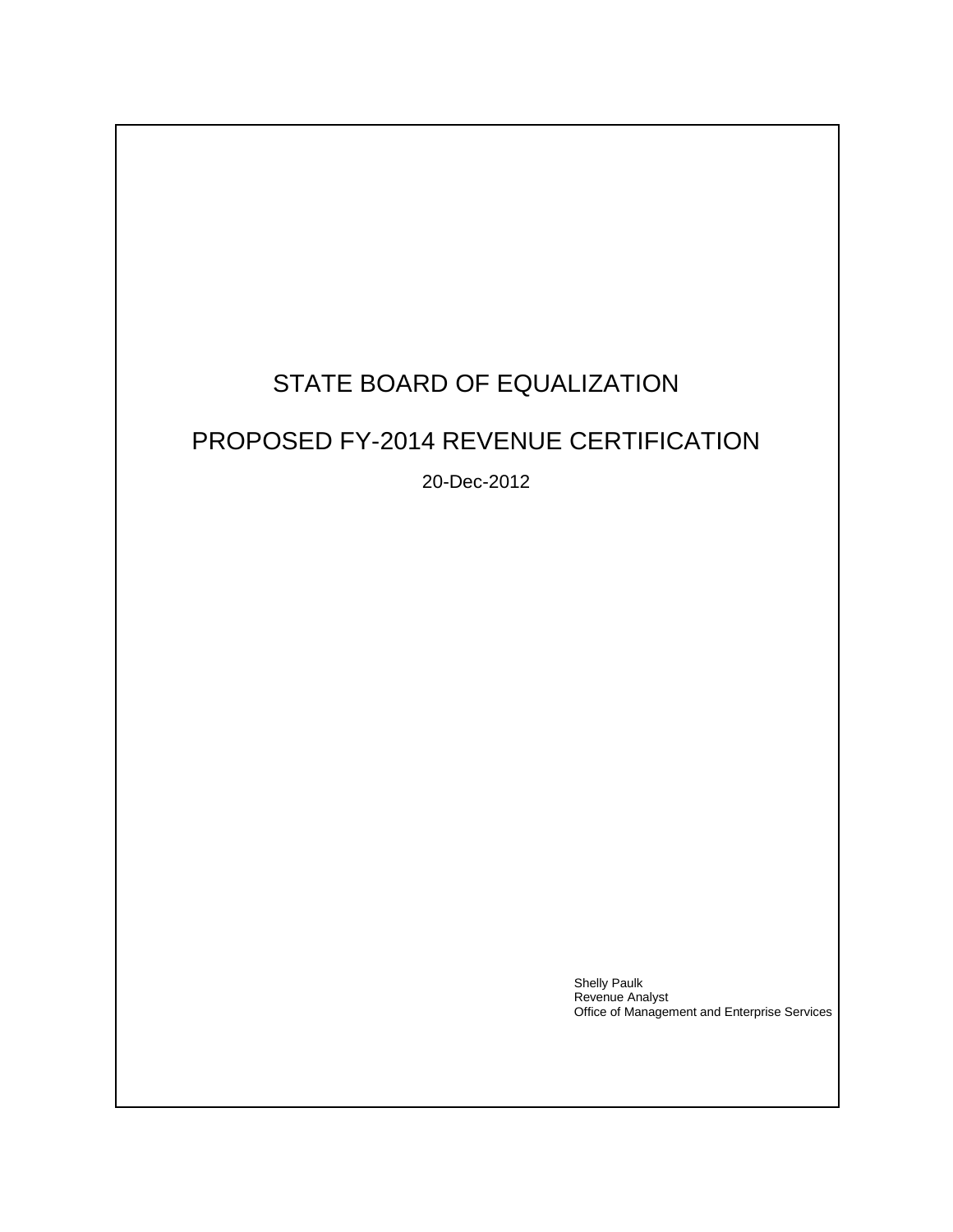# **TABLE OF CONTENTS**

| Schedule 1   |                                                                                           |
|--------------|-------------------------------------------------------------------------------------------|
| Schedule 2   |                                                                                           |
| Schedule 3   |                                                                                           |
| Schedule 4   | FY-2013 Final Estimate (18-June-2012) vs. Proposed FY-2014 Estimate (20-Dec-2012)6        |
| Schedule 5   | FY-2013 Projection (20-Dec-2012) vs. Proposed FY-2014 Estimate (20-Dec-2012) 7            |
| Schedule 6   | FY-2013 Official Estimate (18-June-2012) vs. FY-2013 Projection (20-Dec-2012) 8           |
| Schedule 7   |                                                                                           |
| Schedule 8   | Legislated Revenue Adjustments: Informational ROADS Fund Apportionment Summary 10         |
| Appendix A-1 | Comparison of Authorized Expenditures 2012 Session to Proposed Expenditure Authority 2013 |
|              |                                                                                           |
|              |                                                                                           |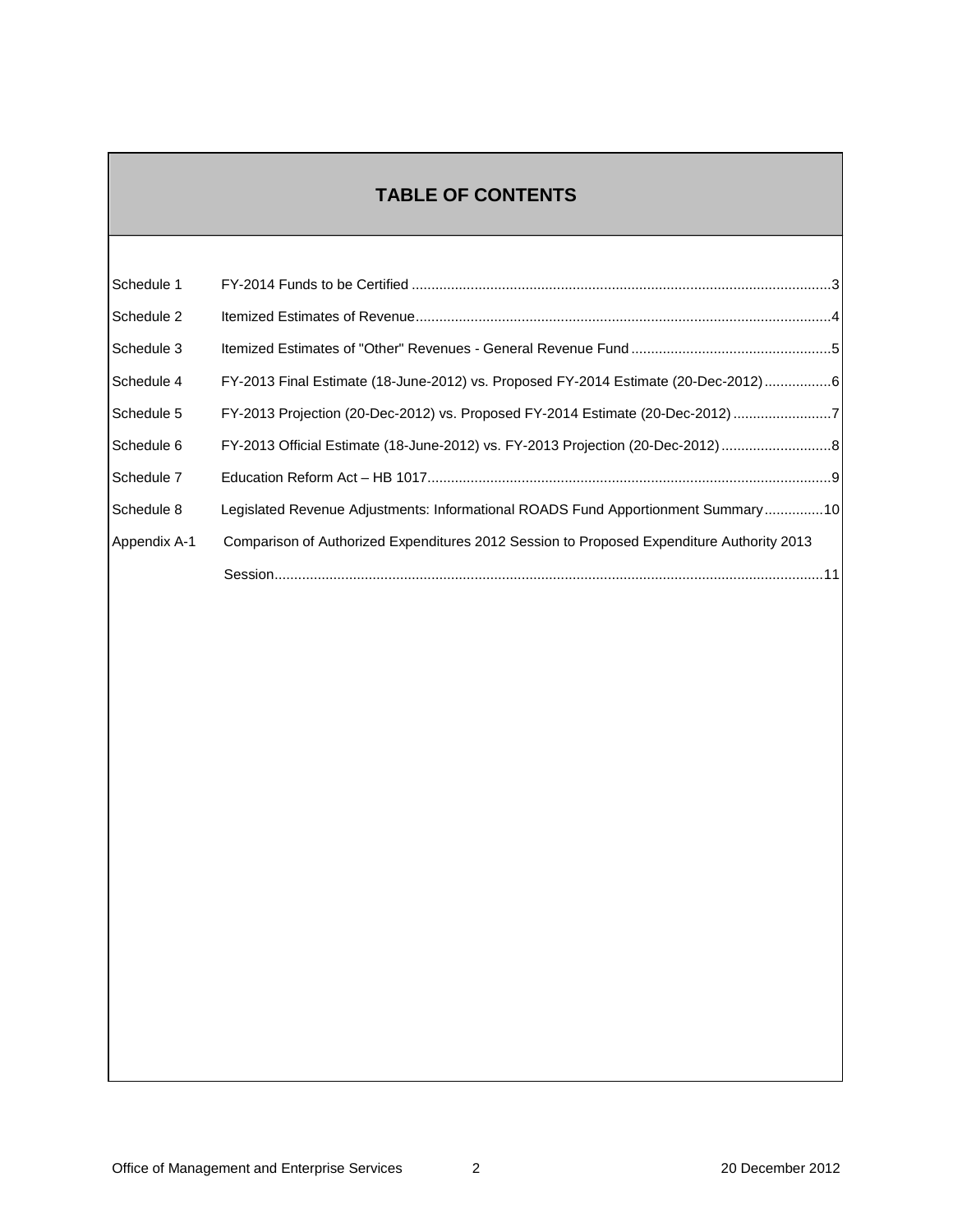### **Schedule 1 FY-2014 Funds to be Certified**

<span id="page-2-0"></span>**The summation of the itemized estimates of revenue, Schedule 2, and the amounts available for appropriation are proposed as the amounts to be certified by the State Board of Equalization in accordance with Section 23, Article X, Constitution of Oklahoma. The amounts proposed as available for appropriation are calculated as 95 percent (95%) of the summation of the itemized estimate of revenue for the respective funds.** 

| Column 1                                        | Column <sub>2</sub>                          | Column 3                                  |
|-------------------------------------------------|----------------------------------------------|-------------------------------------------|
|                                                 | <b>TOTAL ESTIMATED</b><br><b>COLLECTIONS</b> | <b>APPROPRIATIONS</b><br><b>AUTHORITY</b> |
|                                                 | <b>Proposed Fy-20xx Estimates</b>            |                                           |
| <b>GENERAL REVENUE</b>                          | \$5,938,679,228                              | \$5,641,745,267                           |
| C.L.E.E.T.                                      | \$3,353,286                                  | \$3,185,622                               |
| <b>COMMISSIONERS OF THE LAND OFFICE</b>         | \$15,993,633                                 | \$15,193,951                              |
| <b>MINERAL LEASING</b>                          | \$3,500,000                                  | \$3,325,000                               |
| <b>SPECIAL OCCUPATIONAL HEALTH &amp; SAFETY</b> | \$3,466,813                                  | \$3,293,472                               |
| <b>PUBLIC BUILDING</b>                          | \$2,462,550                                  | \$2,339,423                               |
| OK EDUCATION LOTTERY TRUST FUND                 | \$58,848,300                                 | \$55,905,885                              |
| <b>TOTALS</b>                                   | \$6,026,303,810                              | \$5,724,988,620                           |
|                                                 |                                              |                                           |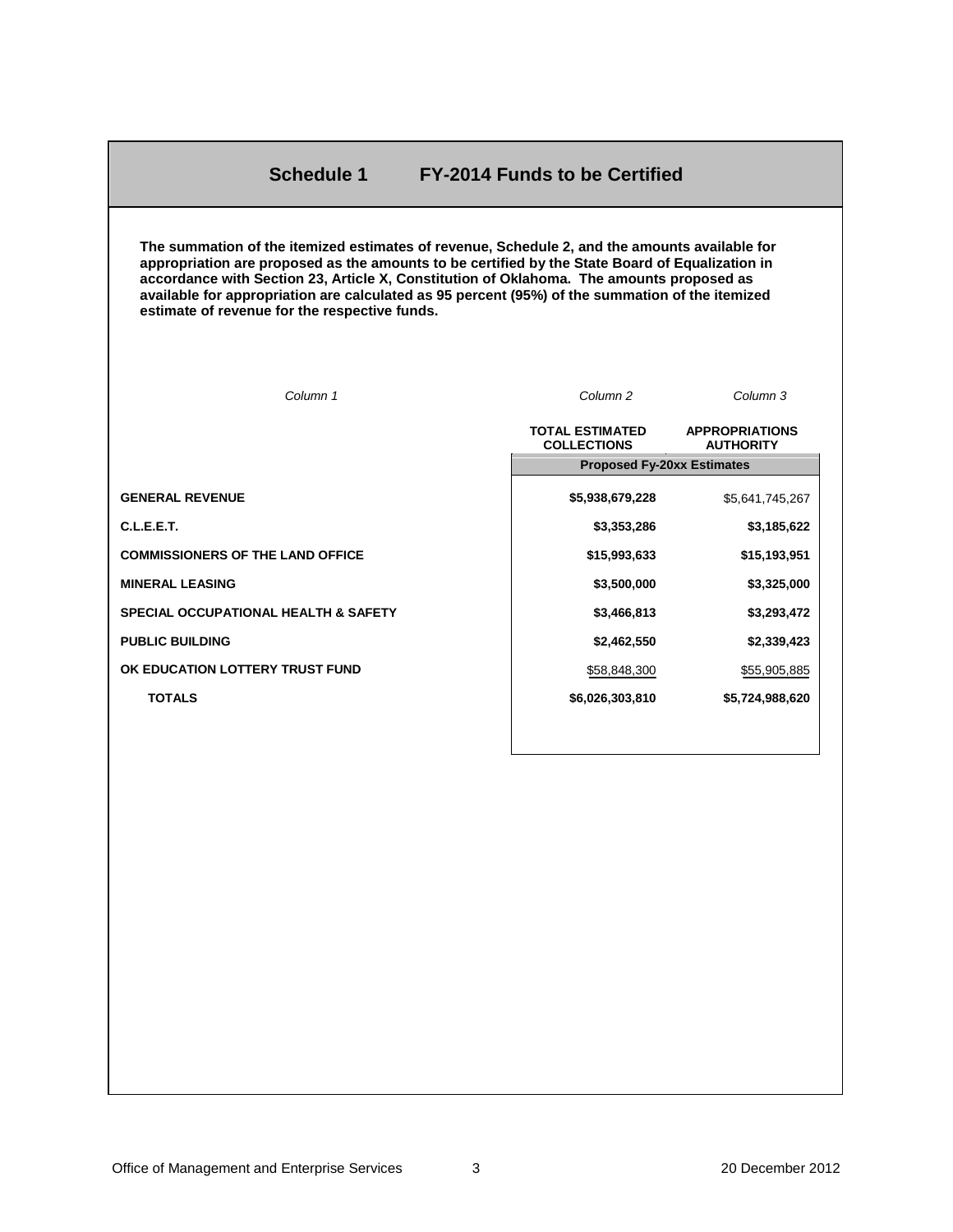#### **Schedule 2 Itemized Estimates of Revenue**

<span id="page-3-0"></span>**The itemized estimate of revenues displayed in this schedule represents 100% of the estimate for the General Revenue Fund and the Special Revenue Funds to be appropriated by the Legislature for the fiscal year ending June 30, 2014 (FY-2014) and are the basis for the summation proposed for certification in Schedule 1. For informational purposes the FY-2014 estimates of revenues are compared to both the itemized estimates and the projections of revenues for the current fiscal year (FY-2013).**

| Column 1                                 | Column <sub>2</sub>       | Column 3                                 | Column 4                                | Column <sub>5</sub>                                        |
|------------------------------------------|---------------------------|------------------------------------------|-----------------------------------------|------------------------------------------------------------|
| <b>FUND NAME</b>                         | FY-2012<br><b>ACTUAL</b>  | FY-2013<br><b>ESTIMATE</b><br>18-June-12 | FY2013<br><b>PROJECTED</b><br>20-Dec-12 | <b>PROPOSED</b><br>FY-2014<br><b>ESTIMATE</b><br>20-Dec-12 |
| <b>GENERAL REVENUE</b>                   |                           |                                          |                                         |                                                            |
| Alcohol Beverage Tax                     | \$22,629,585              | \$22,789,000                             | \$24,286,000                            | \$24,833,000                                               |
| Mixed Beverage Receipts Tax              | 39,623,331                | 39,919,000                               | 44,419,000                              | 48,717,000                                                 |
| Beverage Tax                             | 25,146,006                | 26,612,000                               | 25,812,000                              | 25,750,000                                                 |
| Cigarette Tax                            | 45,046,342                | 48,140,993                               | 41,416,127                              | 40,747,054                                                 |
| <b>Tobacco Products Tax</b>              | 20,530,944                | 23,533,947                               | 22,549,665                              | 24,659,401                                                 |
| Franchise Tax/Business Activity Tax      | 49,320,358                | 49,720,000                               | 49,161,000                              | 49,161,000                                                 |
| <b>Gross Production Tax-Gas</b>          | 249,407,781               | 188,420,000                              | 103,162,680                             | 147,407,690                                                |
| <b>Gross Production Tax-Oil</b>          | 181,070,511               | 188,623,000                              | 128,754,543                             | 108,847,394                                                |
| Income Tax-Individual                    | 1,980,676,122             | 1,999,625,886 *                          | 2,058,999,402 *                         | 2,120,713,886*                                             |
| Income Tax-Corporate                     | 343,366,643               | 320,884,875                              | 414,003,450                             | 485,501,850                                                |
| <b>Estate Tax</b>                        | 135,523                   | 0                                        | 0                                       |                                                            |
| Insurance Premium tax                    | 93,216,643                | 75,554,580                               | 81,721,229                              | 81,721,229                                                 |
| <b>Motor Vehicle Taxes</b>               | 221,621,681               | 228,385,500                              | 231,681,000                             | 221,031,000                                                |
| Sales Tax<br>Use Tax                     | 1,829,574,042             | 1,924,254,051                            | 1,957,887,845                           | 2,050,903,134                                              |
| Interest & Investments                   | 174,801,732<br>72,800,422 | 187,025,537<br>83,000,000                | 197,978,447                             | 219,527,252<br>86,000,000                                  |
| Other (Schedule 3)                       | 207,282,067               | 193,855,312                              | 83,000,000<br>193,855,312               | 202,158,338                                                |
|                                          |                           |                                          |                                         |                                                            |
| <b>General Revenue Totals</b>            | \$5,556,249,734           | \$5,600,343,682                          | \$5,666,787,886                         | \$5,937,679,228                                            |
| <b>Transfers &amp; Lapses</b>            | 8,282,053                 | 1,000,000                                | 1,000,000                               | 1,000,000                                                  |
| Revenue Comparison                       | \$5,564,531,786           | \$5,601,343,682                          | \$5,667,787,886                         | \$5,938,679,228                                            |
| <b>One-Time Receipts</b>                 | 0                         | 0                                        | 0                                       | $\Omega$                                                   |
| <b>Total General Revenue</b>             | \$5,564,531,786           | \$5,601,343,682                          | \$5,667,787,886                         | \$5,938,679,228                                            |
| <b>C.L.E.E.T.</b>                        | \$3,371,135               | \$3,482,543                              | \$3,322,380                             | \$3,353,286                                                |
| <b>COMM of LAND OFFICE</b>               | \$13,107,293              | \$16,905,916                             | \$16,000,009                            | \$15,993,633                                               |
| <b>MINERAL LEASING</b>                   | \$3,311,874               | \$4,000,000                              | \$3,500,000                             | \$3,500,000                                                |
| <b>SPECIAL OCCUPATIONAL HEALTH &amp;</b> |                           |                                          |                                         |                                                            |
| <b>SAFETY</b>                            | \$2,707,500               | \$2,612,452                              | \$3,311,160                             | \$3,466,813                                                |
| <b>PUBLIC BUILDING</b>                   | \$7,113,516               | \$1,757,280                              | \$2,343,024                             | \$2,462,550                                                |
| OK EDUCATION LOTTERY TRUST FUND          | \$69,990,674              | \$60,522,350                             | \$64,306,200                            | \$58,848,300                                               |
| <b>GRAND TOTAL</b>                       | \$5,664,133,779           | \$5,690,624,223                          | \$5,760,570,660                         | \$6,026,303,810                                            |

**\*In compliance with Section 34.87 of Title 62 of the Oklahoma Statutes, the State Regents for Higher Education has requested \$62.7m for funding of the Oklahoma's Promise scholarship fund for FY-2014; \$57m of which is requested from the General Revenue Fund (Personal Income Tax collections). The amount of money allocated from income tax revenue for FY-2013 was \$57m, and \$63.2m was funded for FY-2012. These amounts have been removed from the respective individual income tax numbers.**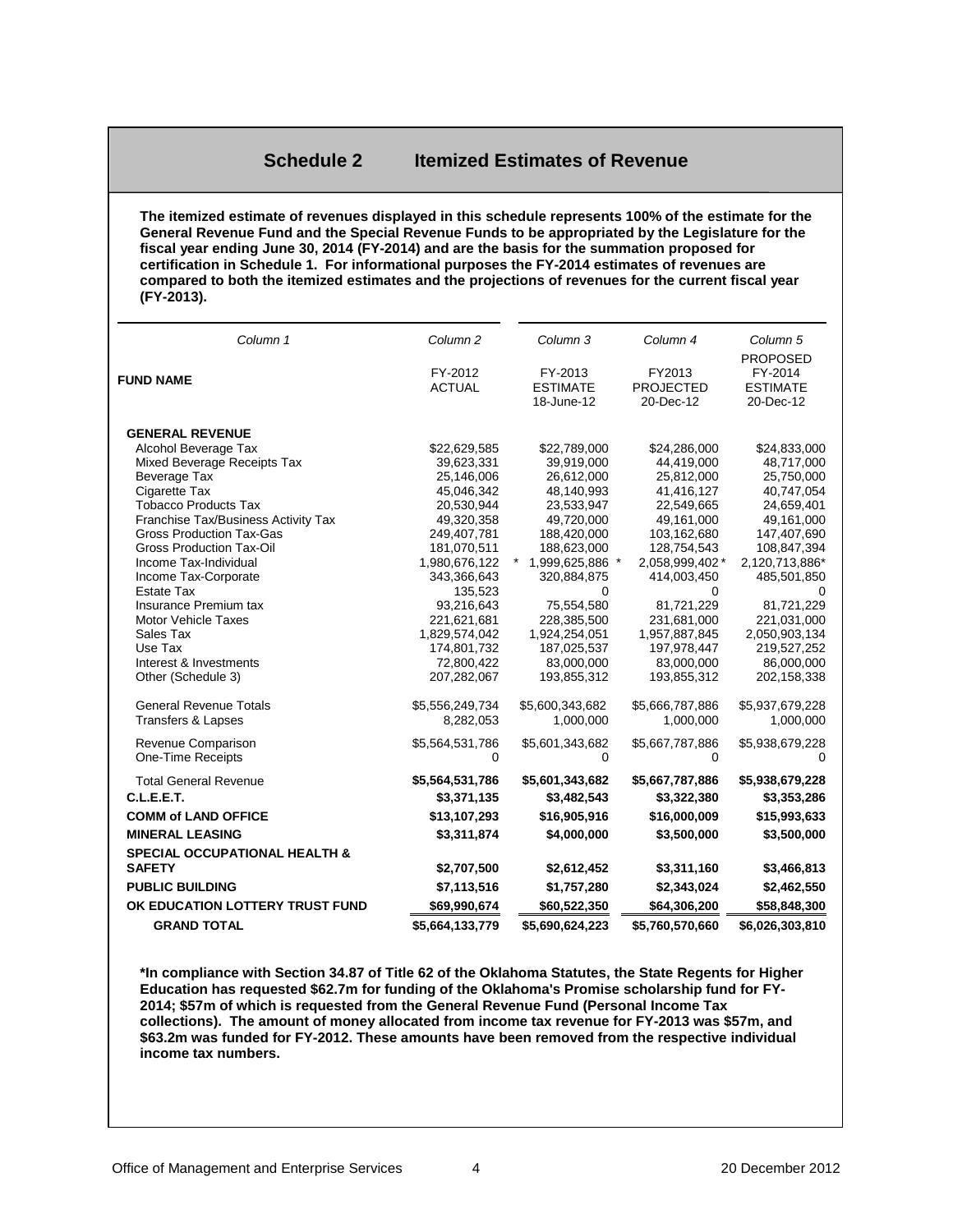| <b>GRAND OTHER</b>                           | \$207,282,067            | \$193,855,312                           | \$201,955,498                           | \$202,158,338                                              |
|----------------------------------------------|--------------------------|-----------------------------------------|-----------------------------------------|------------------------------------------------------------|
| <b>TOTAL MISC</b>                            | 145,707,358              | 139,252,312                             | 143,430,998                             | 141,982,838                                                |
| Other                                        | 3,696,478                | (300,000)                               | $\Omega$                                | $\Omega$                                                   |
| OMES - OSF                                   | 199,546                  | 200,000                                 | 145,831                                 | 200,000                                                    |
| OMES - OPM                                   | 3,536,089                | 4,350,208                               | 5,264,802                               | 5,264,802                                                  |
| Tribal Gaming/HR Gaming                      | 17,089,645               | 15,828,000                              | 15,828,000                              | 16,674,000                                                 |
| Treasurer (Unclaimed Property)               | 10,000,000               | 10,000,000                              | 10,000,000                              | 10,000,000                                                 |
| <b>Securities Comm</b>                       | 14,985,060               | 14,596,468                              | 14,860,555                              | 15,035,056                                                 |
| Sec of State                                 | 2,403,231                | 2,390,000                               | 2,387,072                               | 2,394,000                                                  |
| Nursing Board                                | 326,564                  | 304,846                                 | 304,546                                 | 320,641                                                    |
| <b>Medical Licensure</b>                     | 356,105                  | 220,000                                 | 260,000                                 | 230,000                                                    |
| Labor                                        | 1,003,120                | 987,475                                 | 987,475                                 | 987,475                                                    |
| Insurance Comm                               | 35,620,735               | 35,515,321                              | 32,112,136                              | 32,112,136                                                 |
| Horseracing                                  | 431,148                  | 409,225                                 | 377,925                                 | 377,425                                                    |
| <b>OMES - Employees Benefit Council</b>      | 1,173,119                | 1,306,236                               | 1,237,676                               | 1,237,676                                                  |
| <b>DPS</b>                                   | 44,485,528               | 45,789,171                              | 46,800,878                              | 47,474,346                                                 |
| <b>Consumer Credit</b>                       | 1,030,920                | 843,410                                 | 700,000                                 | 700,000                                                    |
| <b>CLEET</b>                                 | 605,542                  | 525,982                                 | 487,156                                 | 528,000                                                    |
| <b>OMES - Central Services</b>               | 548,995                  | 405,295                                 | 297,225                                 | 297,225                                                    |
| <b>Attorney General</b>                      | 2,734,533                | 390,000                                 | 5,026,236                               | 2,485,016                                                  |
| COLLECTIONS BY OTHER AGENCIES<br><b>ABLE</b> | 5,480,999                | 5,490,676                               | 5,477,486                               | 5,665,040                                                  |
| <b>TOTAL OTC</b>                             | \$61,574,710             | \$54,603,000                            | \$54,603,000                            | \$60,175,500                                               |
| Other OTC                                    | 26,900,545               | 21,481,000                              | 23,619,000                              | 24,137,000                                                 |
| Petroleum Excise Tax                         | 11,749,665               | 10,339,000                              | 9,185,000                               | 9,745,000                                                  |
| Workers Comp Ins. Premium Tax                | 8,696,068                | 8,317,000                               | 9,401,000                               | 9,401,000                                                  |
| Bingo Excise & Charity Games                 | 153,001                  | 183,000                                 | 158,000                                 | 158,000                                                    |
| <b>Tribal Cigarette Compacts</b>             | 12,687,871               | 13,068,000                              | 14,954,000                              | 15,527,000                                                 |
| OTC:<br>Pari-Mutuel                          | 1,387,560                | 1,215,000                               | 1,207,500                               | 1,207,500                                                  |
|                                              | FY-2012<br><b>ACTUAL</b> | FY-2013<br><b>ESTIMATE</b><br>18-Jun-12 | FY2013<br><b>PROJECTED</b><br>20-Dec-12 | <b>PROPOSED</b><br>FY-2014<br><b>ESTIMATE</b><br>20-Dec-12 |
| Column 1                                     | Column <sub>2</sub>      | Column 3                                | Column 4                                | Column 5                                                   |

# <span id="page-4-0"></span>**Schedule 3 Itemized Estimates of "Other" Revenues - General Revenue Fund**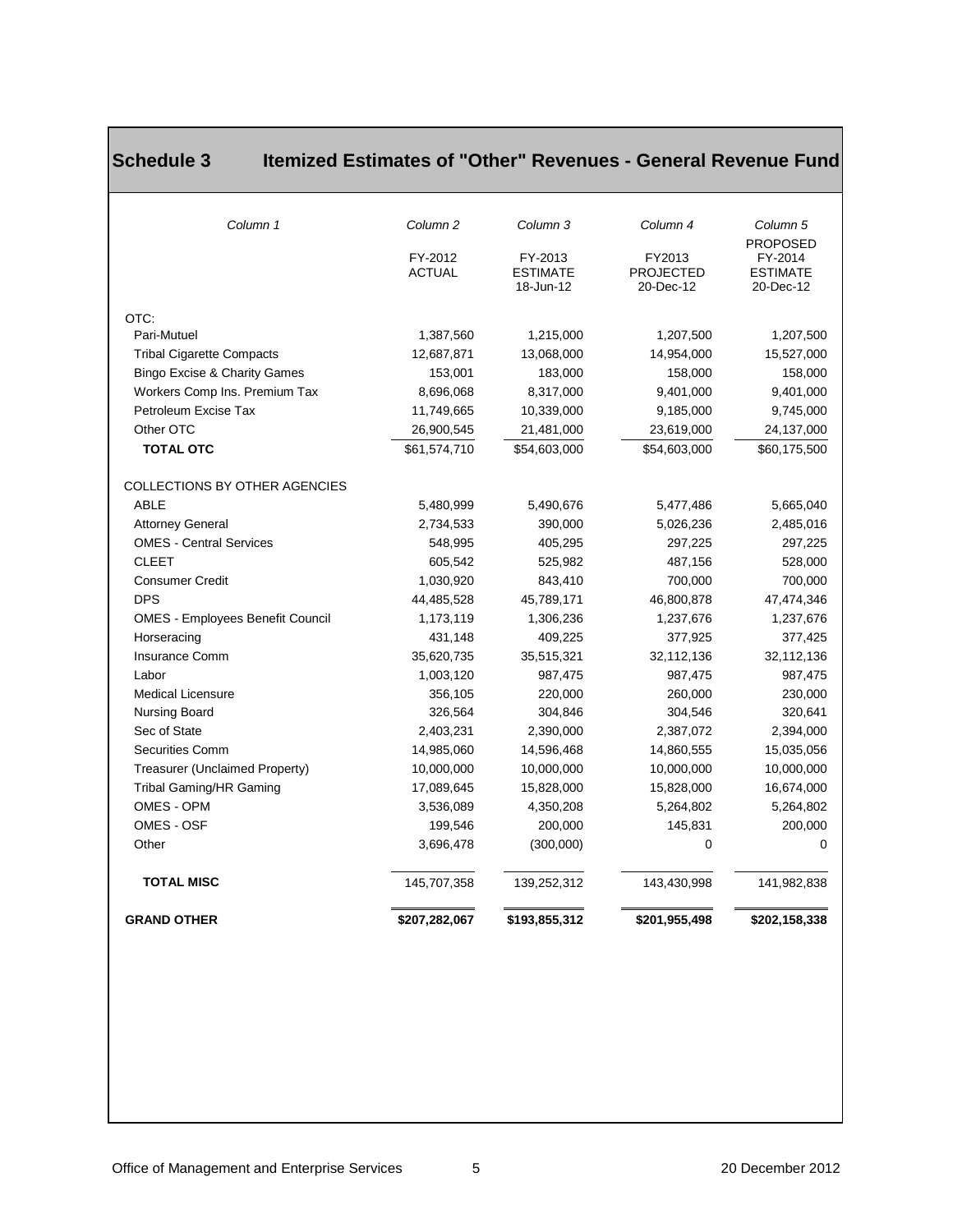<span id="page-5-0"></span>

# **COMPARISON OF REVENUE ESTIMATES Schedule 4 FY-2013 Final Estimate vs. Proposed FY-2014 Estimate**

| Column 1                                                  | Column <sub>2</sub>                     | Column 3                                                   | Column 4                             | Column 5                        |
|-----------------------------------------------------------|-----------------------------------------|------------------------------------------------------------|--------------------------------------|---------------------------------|
|                                                           | FY-2013<br><b>ESTIMATE</b><br>18-Jun-12 | <b>PROPOSED</b><br>FY-2014<br><b>ESTIMATE</b><br>20-Dec-12 | <b>INCREASE</b><br>OR.<br>(DECREASE) | <b>PERCENT</b><br><b>CHANGE</b> |
| <b>GENERAL REVENUE</b>                                    |                                         |                                                            |                                      |                                 |
| Alcohol Beverage Tax                                      | \$22,789,000                            | \$24,833,000                                               | \$2,044,000                          | 9.0%                            |
| Mixed Beverage Receipts Tax                               | 39,919,000                              | 48,717,000                                                 | 8,798,000                            | 22.0%                           |
| Beverage Tax                                              | 26,612,000                              | 25,750,000                                                 | (862,000)                            | $-3.2%$                         |
| Cigarette Tax                                             | 48,140,993                              | 40,747,054                                                 | (7, 393, 939)                        | $-15.4%$                        |
| <b>Tobacco Products Tax</b>                               | 23,533,947                              | 24,659,401                                                 | 1,125,454                            | 4.8%                            |
| <b>Franchise Tax</b>                                      | 49,720,000                              | 49,161,000                                                 | (559,000)                            | $-1.1%$                         |
| Gross Production Tax-Gas                                  | 188,420,000                             | 147,407,690                                                | (41, 012, 310)                       | $-21.8%$                        |
| <b>Gross Production Tax-Oil</b>                           | 188,623,000                             | 108,847,394                                                | (79, 775, 606)                       | $-42.3%$                        |
| Income Tax-Individual                                     | 1,999,625,886                           | 2,120,713,886                                              | 121,088,000                          | 6.1%                            |
| Income Tax-Corporate                                      | 320,884,875                             | 485,501,850                                                | 164,616,975                          | 51.3%                           |
| Estate Tax                                                | $\Omega$                                | $\mathbf{0}$                                               | $\Omega$                             | 0.0%                            |
| Insurance Premium tax                                     | 75,554,580                              | 81,721,229                                                 | 6,166,649                            | 8.2%                            |
| <b>Motor Vehicle Taxes</b>                                | 228,385,500                             | 221,031,000                                                | (7, 354, 500)                        | $-3.2%$                         |
| Sales Tax                                                 | 1,924,254,051                           | 2,050,903,134                                              | 126,649,083                          | 6.6%                            |
| Use Tax                                                   | 187,025,537                             | 219,527,252                                                | 32,501,715                           | 17.4%                           |
| Interest & Investments                                    | 83,000,000                              | 86,000,000                                                 | 3,000,000                            | 3.6%                            |
| Other (Schedule 3)                                        | 193,855,312                             | 202,158,338                                                | 8,303,025                            | 4.3%                            |
| <b>General Revenue Totals</b>                             | \$5,600,343,682                         | \$5,937,679,228                                            | \$337,335,546                        | 6.0%                            |
| <b>Transfers &amp; Lapses</b>                             | 1,000,000                               | 1,000,000                                                  | 0                                    | 0.0%                            |
| Revenue Comparison                                        | \$5,601,343,682                         | \$5,938,679,228                                            | \$337,335,546                        | 6.0%                            |
| One-Time Receipts                                         | $\Omega$                                | 0                                                          | 0                                    | 0.0%                            |
| <b>Total General Revenue</b>                              | \$5,601,343,682                         | \$5,938,679,228                                            | \$337,335,546                        | 6.0%                            |
| C.L.E.E.T.                                                | \$3,482,543                             | \$3,353,286                                                | (\$129,257)                          | $-3.7%$                         |
| <b>COMM of LAND OFFICE</b>                                | \$16,905,916                            | \$15,993,633                                               | (\$912,283)                          | $-5.4%$                         |
| <b>MINERAL LEASING</b>                                    | \$4,000,000                             | \$3,500,000                                                | (\$500,000)                          | $-12.5%$                        |
| <b>SPECIAL OCCUPATIONAL HEALTH &amp;</b><br><b>SAFETY</b> | \$2,612,452                             | \$3,466,813                                                | \$854,361                            | 32.7%                           |
| <b>PUBLIC BUILDING</b>                                    | \$1,757,280                             | \$2,462,550                                                | \$705,270                            | 40.1%                           |
| OK EDUCATION LOTTERY TRUST FUND                           | \$60,522,350                            | \$58,848,300                                               | (\$1,674,050)                        | $-2.8%$                         |
| <b>GRAND TOTAL</b>                                        | \$5,690,624,223                         | \$6,026,303,810                                            | \$335,679,588                        | 5.9%                            |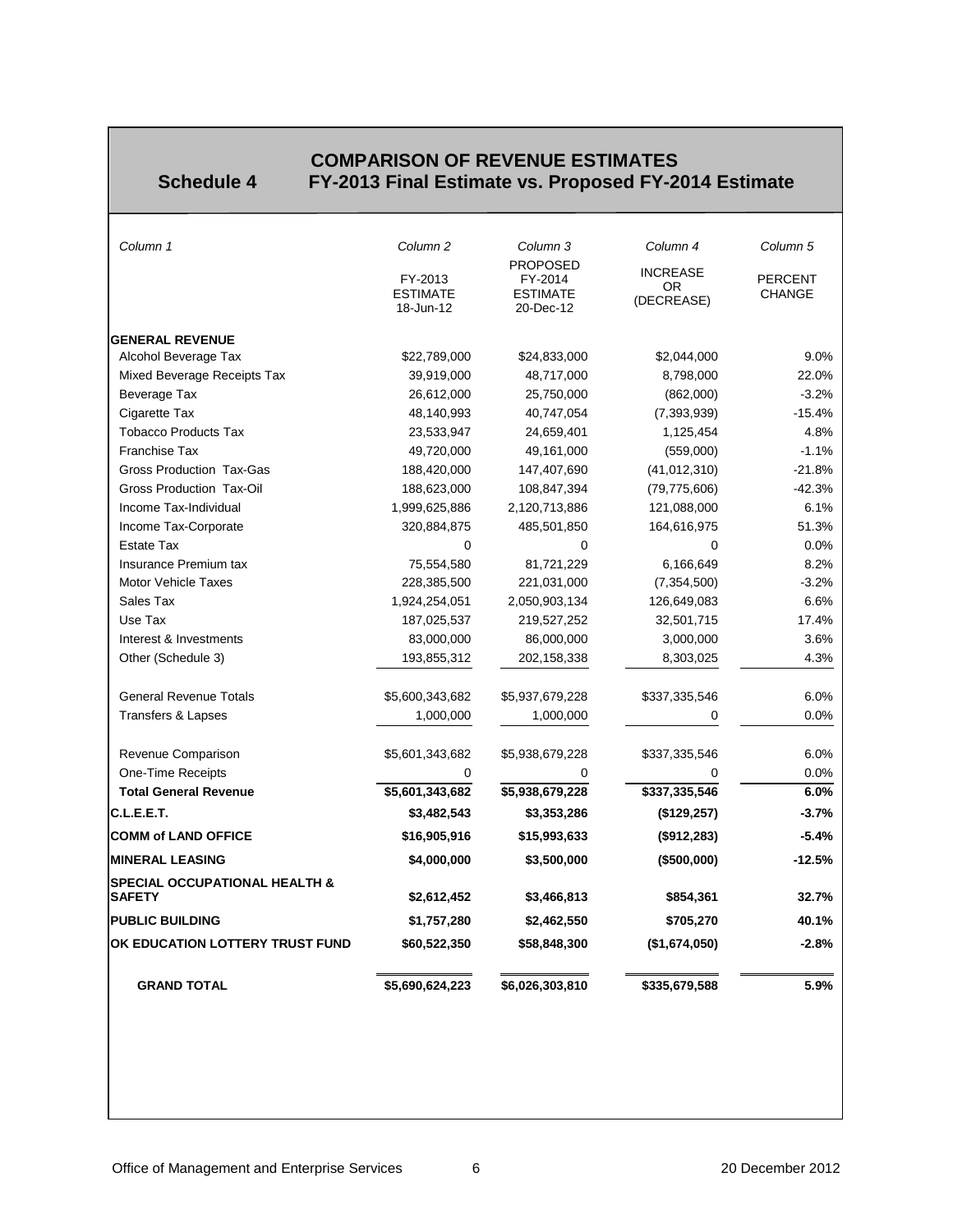### **COMPARISON OF REVENUE ESTIMATES**<br>**Schedule 5** FY-2013 Projection vs. Proposed FY-2014 **Schedule 5 FY-2013 Projection vs. Proposed FY-2014 Estimate**

<span id="page-6-0"></span>

| Column 1                                                  | Column <sub>2</sub>                      | Column 3                                                   | Column 4                             | Column 5                        |
|-----------------------------------------------------------|------------------------------------------|------------------------------------------------------------|--------------------------------------|---------------------------------|
|                                                           | FY-2013<br><b>PROJECTED</b><br>20-DEC-12 | <b>PROPOSED</b><br>FY-2014<br><b>ESTIMATE</b><br>20-Dec-12 | <b>INCREASE</b><br>OR.<br>(DECREASE) | <b>PERCENT</b><br><b>CHANGE</b> |
| <b>GENERAL REVENUE</b>                                    |                                          |                                                            |                                      |                                 |
| Alcohol Beverage Tax                                      | \$24,286,000                             | \$24,833,000                                               | \$547,000                            | 2.3%                            |
| Mixed Beverage Receipts Tax                               | 44,419,000                               | 48,717,000                                                 | 4,298,000                            | 9.7%                            |
| Beverage Tax                                              | 25,812,000                               | 25,750,000                                                 | (62,000)                             | $-0.2%$                         |
| Cigarette Tax                                             | 41,416,127                               | 40,747,054                                                 | (669,073)                            | $-1.6%$                         |
| <b>Tobacco Products Tax</b>                               | 22,549,665                               | 24,659,401                                                 | 2,109,736                            | 9.4%                            |
| Franchise Tax/Business Activity Tax                       | 49,161,000                               | 49,161,000                                                 | $\Omega$                             | 0.0%                            |
| Gross Production Tax-Gas                                  | 103,162,680                              | 147,407,690                                                | 44,245,010                           | 42.9%                           |
| Gross Production Tax-Oil                                  | 128,754,543                              | 108,847,394                                                | (19,907,149)                         | $-15.5%$                        |
| Income Tax-Individual                                     | 2,058,999,402                            | 2,120,713,886                                              | 61,714,484                           | 3.0%                            |
| Income Tax-Corporate                                      | 414,003,450                              | 485,501,850                                                | 71,498,400                           | 17.3%                           |
| <b>Estate Tax</b>                                         | 0                                        | 0                                                          | 0                                    | 0.0%                            |
| Insurance Premium tax                                     | 81,721,229                               | 81,721,229                                                 | 0                                    | 0.0%                            |
| Motor Vehicle Taxes                                       | 231,681,000                              | 221,031,000                                                | (10,650,000)                         | $-4.6%$                         |
| Sales Tax                                                 | 1,957,887,845                            | 2,050,903,134                                              | 93,015,289                           | 4.8%                            |
| Use Tax                                                   | 197,978,447                              | 219,527,252                                                | 21,548,805                           | 10.9%                           |
| Interest & Investments                                    | 83,000,000                               | 86,000,000                                                 | 3,000,000                            | 3.6%                            |
| Other (Schedule 3)                                        | 201,955,498                              | 202,158,338                                                | 202,840                              | 0.1%                            |
| <b>General Revenue Totals</b>                             | \$5,666,787,886                          | \$5,937,679,228                                            | \$270,891,342                        | 4.8%                            |
| Transfers & Lapses                                        | 1,000,000                                | 1,000,000                                                  | 0                                    | 0.0%                            |
| Revenue Comparison                                        | \$5,667,787,886                          | \$5,938,679,228                                            | \$270,891,342                        | 4.8%                            |
| One-Time Receipts                                         | 0                                        | 0                                                          | 0                                    | $0.0\%$                         |
| <b>Total General Revenue</b>                              | \$5,667,787,886                          | \$5,938,679,228                                            | \$270,891,342                        | 4.8%                            |
| C.L.E.E.T.                                                | \$3,322,380                              | \$3,353,286                                                | \$30,906                             | 0.9%                            |
| <b>COMM of LAND OFFICE</b>                                | \$16,000,009                             | \$15,993,633                                               | (\$6,376)                            | 0.0%                            |
| <b>MINERAL LEASING</b>                                    | \$3,500,000                              | \$3,500,000                                                | 0                                    | 0.0%                            |
| <b>SPECIAL OCCUPATIONAL HEALTH &amp;</b><br><b>SAFETY</b> | \$3,311,160                              | \$3,466,813                                                | \$155,653                            | 4.7%                            |
| <b>PUBLIC BUILDING</b>                                    | \$2,343,024                              | \$2,462,550                                                | \$119,526                            | 5.1%                            |
| OK EDUCATION LOTTERY TRUST FUND                           | \$64,306,200                             | \$58,848,300                                               | (\$5,457,900)                        | $-8.5%$                         |
| <b>GRAND TOTAL</b>                                        | \$5,760,570,660                          | \$6,026,303,810                                            | \$265,733,150                        | 4.6%                            |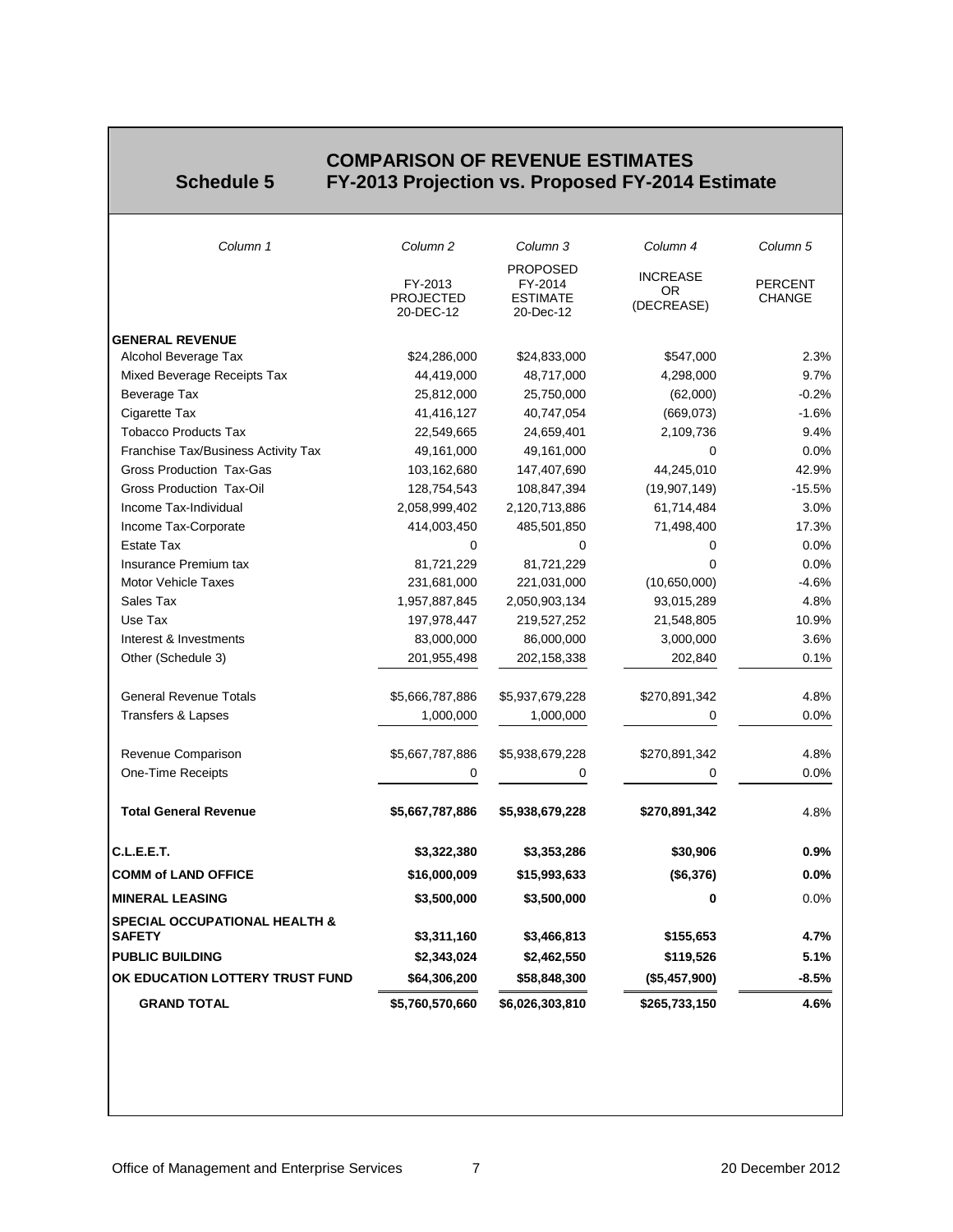#### **EXAMPLE COMPARISON OF REVENUE ESTIMATES Schedule 6 FY-2013 Official Estimate vs. FY-2013 Projection**

<span id="page-7-0"></span>

| Column 1                                                  | Column <sub>2</sub>                      | Column 3                                                   | Column 4                             | Column 5                        |
|-----------------------------------------------------------|------------------------------------------|------------------------------------------------------------|--------------------------------------|---------------------------------|
|                                                           | FY-2013<br><b>PROJECTED</b><br>18-JUN-12 | <b>PROPOSED</b><br>FY-2013<br><b>ESTIMATE</b><br>20-Dec-12 | <b>INCREASE</b><br>OR.<br>(DECREASE) | <b>PERCENT</b><br><b>CHANGE</b> |
| <b>GENERAL REVENUE</b>                                    |                                          |                                                            |                                      |                                 |
| Alcohol Beverage Tax                                      | \$22,789,000                             | \$24,286,000                                               | \$1,497,000                          | 6.6%                            |
| Mixed Beverage Receipts Tax                               | 39,919,000                               | 44,419,000                                                 | 4,500,000                            | 11.3%                           |
| Beverage Tax                                              | 26,612,000                               | 25,812,000                                                 | (800,000)                            | $-3.0%$                         |
| Cigarette Tax                                             | 48,140,993                               | 41,416,127                                                 | (6,724,866)                          | $-14.0%$                        |
| <b>Tobacco Products Tax</b>                               | 23,533,947                               | 22,549,665                                                 | (984, 282)                           | $-4.2%$                         |
| Franchise Tax/Business Activity Tax                       | 49,720,000                               | 49,161,000                                                 | (559,000)                            | $-1.1%$                         |
| <b>Gross Production Tax-Gas</b>                           | 188,420,000                              | 103,162,680                                                | (85, 257, 320)                       | $-45.2%$                        |
| <b>Gross Production Tax-Oil</b>                           | 188,623,000                              | 128,754,543                                                | (59,868,457)                         | $-31.7%$                        |
| Income Tax-Individual                                     | 1,999,625,886                            | 2,058,999,402                                              | 59,373,516                           | 3.0%                            |
| Income Tax-Corporate                                      | 320,884,875                              | 414,003,450                                                | 93,118,575                           | 29.0%                           |
| <b>Estate Tax</b>                                         | $\Omega$                                 | 0                                                          | 0                                    | 0.0%                            |
| Insurance Premium tax                                     | 75,554,580                               | 81,721,229                                                 | 6,166,649                            | 8.2%                            |
| <b>Motor Vehicle Taxes</b>                                | 228,385,500                              | 231,681,000                                                | 3,295,500                            | 1.4%                            |
| Sales Tax                                                 | 1,924,254,051                            | 1,957,887,845                                              | 33,633,794                           | 1.7%                            |
| Use Tax                                                   | 187,025,537                              | 197,978,447                                                | 10,952,910                           | 5.9%                            |
| Interest & Investments                                    | 83,000,000                               | 83,000,000                                                 | 0                                    | 0.0%                            |
| Other (Schedule 3)                                        | 193,855,312                              | 201,955,498                                                | 8,100,186                            | 4.2%                            |
| <b>General Revenue Totals</b>                             | \$5,600,343,682                          | \$5,666,787,886                                            | \$66,444,205                         | 1.2%                            |
| <b>Transfers &amp; Lapses</b>                             | 1,000,000                                | 1,000,000                                                  | 0                                    | 0.0                             |
| Revenue Comparison                                        | \$5,601,343,682                          | \$5,667,787,886                                            | \$66,444,205                         | 1.2%                            |
| <b>One-Time Receipts</b>                                  | 0                                        | 0                                                          | 0                                    | 0.0%                            |
| <b>Total General Revenue</b>                              | \$5,601,343,682                          | \$5,667,787,886                                            | \$66,444,205                         | 1.2%                            |
| C.L.E.E.T.                                                | \$3,482,543                              | \$3,322,380                                                | (\$160, 163)                         | -4.6%                           |
| <b>COMM of LAND OFFICE</b>                                | \$16,905,916                             | \$16,000,009                                               | (\$905,907)                          | $-5.4%$                         |
| <b>MINERAL LEASING</b>                                    | \$4,000,000                              | \$3,500,000                                                | (\$500,000)                          | $-12.5%$                        |
| <b>SPECIAL OCCUPATIONAL HEALTH &amp;</b><br><b>SAFETY</b> | \$2,612,452                              | \$3,311,160                                                | \$698,708                            | 26.7%                           |
| <b>PUBLIC BUILDING</b>                                    | \$1,757,280                              | \$2,343,024                                                | \$585,744                            | 33.3%                           |
| OK EDUCATION LOTTERY TRUST FUND                           | \$60,522,350                             | \$64,306,200                                               | \$3,783,850                          | 6.3%                            |
| <b>GRAND TOTAL</b>                                        | \$5,690,624,223                          | \$5,760,570,660                                            | \$69,946,437                         | 1.2%                            |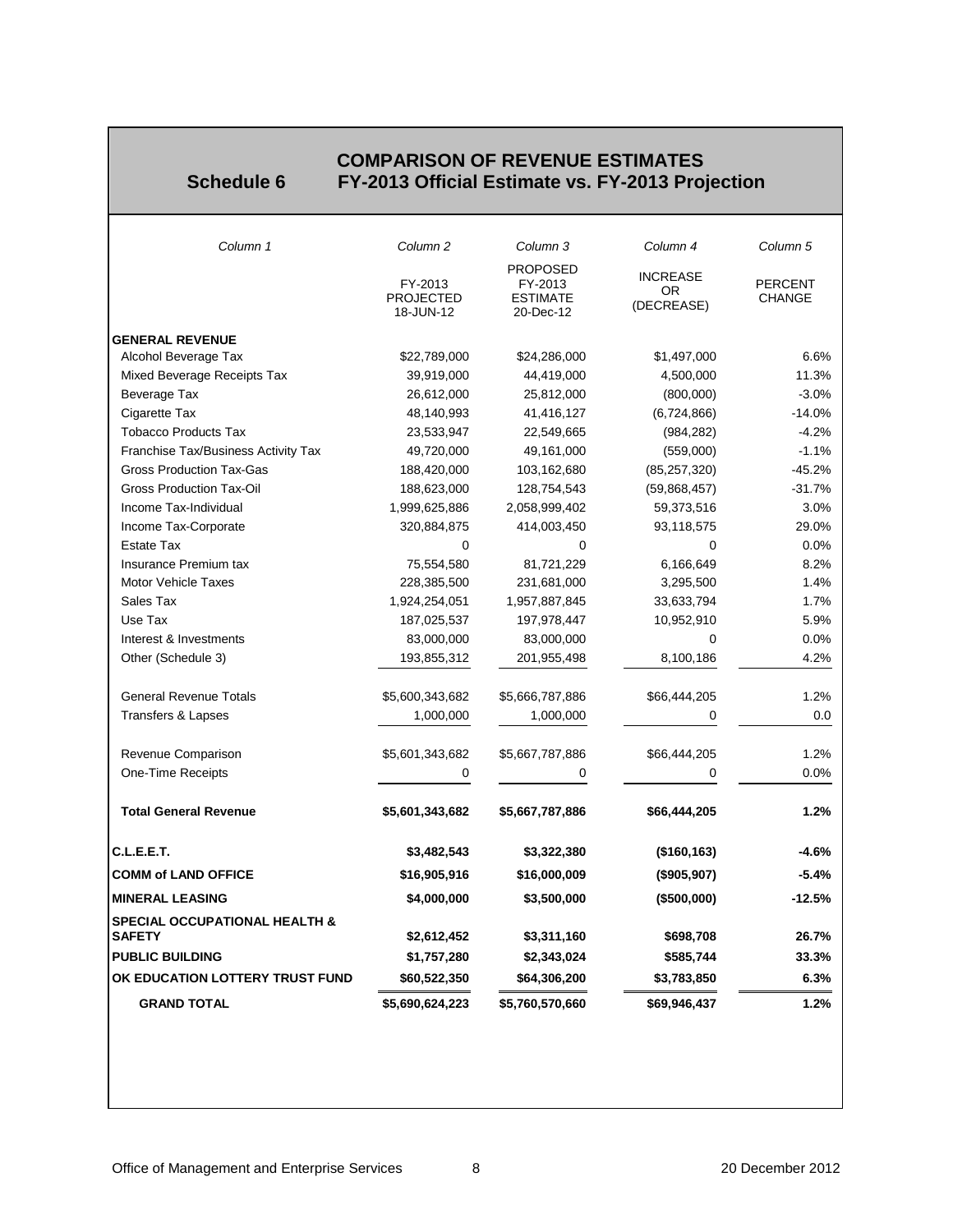#### **Schedule 7 Education Reform Act – HB 1017**

<span id="page-8-0"></span>**SB 826 of the Second Regular Session of the Forty-fifth Legislature amended Section 41.29a of Title 62 to require that The Office of Accountability account for and report monthly revenues which accrue to the Education Reform Revolving Fund. The Education Reform Revolving Fund on June 1, 1996, began receiving revenue attributable to the revenue provisions of HB 1017 rather than these revenues first being apportioned to the General Revenue Fund.**

EDUCATION REFORM ACT

#### *Column 1 Column 2 Column 3 Column 4 Column 5* SOURCE FY-2012 ACTUAL FY-2013 **FSTIMATE** 18-Jun-12 FY-2013 PROJECTED 20-Dec-12 PROPOSED FY-2014 ESTIMATE 20-Dec-12 Income Tax - Individual 224,593,556 \$229,191,874 \$234,972,578 \$246,793,694 Income Tax - Corporate 2001 2003, 2004 73,103,866 68,317,425 88,142,670 103,364,910 Sales Tax 228,888,225 240,733,134 244,940,879 256,577,524 Use Tax 21,868,510 23,397,765 24,768,025 27,463,881 Cigarette Tax **3,251,487** 3,524,279 3,217,981 3,217,111 Tobacco Products Tax 427,918 495,517 463,742 506,363 Tribal Gaming/Horse Track 125,324,066 116,072,000 122,496,000 122,276,000 Special License Plates 271 0 0 0 Business Activity Tax 774,918 502,750 656,422 656,422 TOTAL – 100% OF ESTIMATE \$678,232,817 \$682,234,743 \$719,658,296 \$760,855,905

**Increase in FY-20xx proposed estimate over FY-20xx estimate \$78,621,162** 

#### Office of Management and Enterprise Services 9 20 December 2012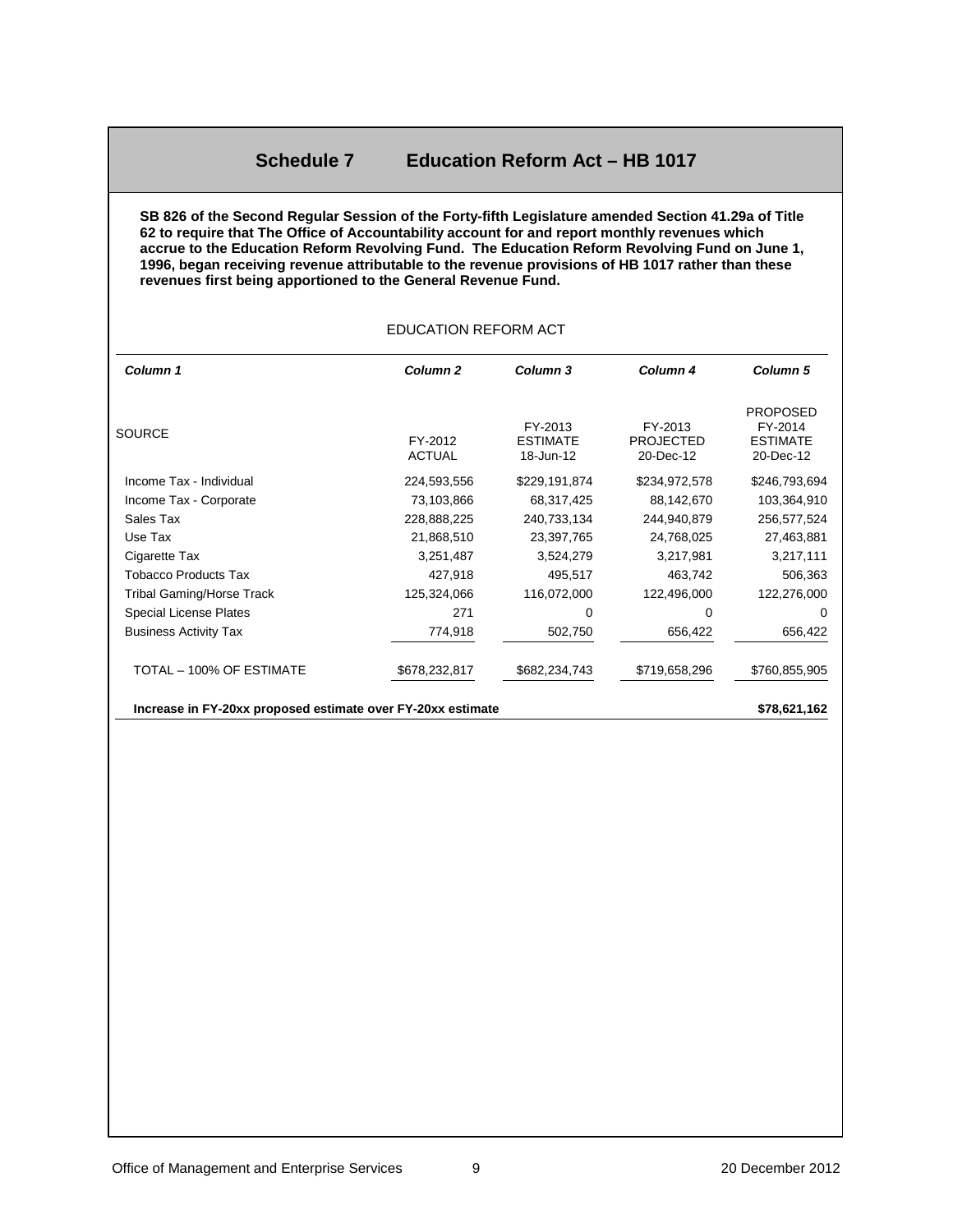# <span id="page-9-0"></span>**Schedule 8 Legislated Revenue Adjustments: Informational ROADS Fund Apportionment Summary**

| Column 1                                                                                                                                                                                                                                                                                                                                                                                                                                                                                                                                                                                                                                                                                                                                                                                                                                                                                                                                                                                                                                                                                                                                                    | Column <sub>2</sub>                                                    | Column 3                                          | Column 4                                | Column 5                                              |
|-------------------------------------------------------------------------------------------------------------------------------------------------------------------------------------------------------------------------------------------------------------------------------------------------------------------------------------------------------------------------------------------------------------------------------------------------------------------------------------------------------------------------------------------------------------------------------------------------------------------------------------------------------------------------------------------------------------------------------------------------------------------------------------------------------------------------------------------------------------------------------------------------------------------------------------------------------------------------------------------------------------------------------------------------------------------------------------------------------------------------------------------------------------|------------------------------------------------------------------------|---------------------------------------------------|-----------------------------------------|-------------------------------------------------------|
| Legislated Adjustments for FY-2010 and FY-2011:                                                                                                                                                                                                                                                                                                                                                                                                                                                                                                                                                                                                                                                                                                                                                                                                                                                                                                                                                                                                                                                                                                             |                                                                        |                                                   |                                         |                                                       |
| House Bill 2272, passed in the 2008 Legislative Session, amends Title 69, Section 1521 of the Oklahoma Highway<br>Code. Effective July 1, 2009 for FY-2010, the Transportation Department will receive the total amount apportioned to<br>the ROADS fund for the preceding fiscal year plus an additional \$30 million each year until a cap of \$370 million is<br>reached.                                                                                                                                                                                                                                                                                                                                                                                                                                                                                                                                                                                                                                                                                                                                                                                |                                                                        |                                                   |                                         |                                                       |
| <b>Legislated Adjustment Comparison:</b>                                                                                                                                                                                                                                                                                                                                                                                                                                                                                                                                                                                                                                                                                                                                                                                                                                                                                                                                                                                                                                                                                                                    |                                                                        |                                                   |                                         |                                                       |
|                                                                                                                                                                                                                                                                                                                                                                                                                                                                                                                                                                                                                                                                                                                                                                                                                                                                                                                                                                                                                                                                                                                                                             | FY-2009<br><b>ESTIMATE</b><br>19-Feb-08                                | FY-2010<br><b>ESTIMATE</b><br>22-Dec-08           | FY-2011<br><b>ESTIMATE</b><br>22-Dec-09 |                                                       |
| Apportionment to ROADS Fund                                                                                                                                                                                                                                                                                                                                                                                                                                                                                                                                                                                                                                                                                                                                                                                                                                                                                                                                                                                                                                                                                                                                 | \$137,500,000                                                          | \$155,000,000                                     | \$185,000,000                           |                                                       |
| <b>Additional ROADS Fund</b>                                                                                                                                                                                                                                                                                                                                                                                                                                                                                                                                                                                                                                                                                                                                                                                                                                                                                                                                                                                                                                                                                                                                | 17,500,000                                                             | 30,000,000                                        | 30,000,000                              |                                                       |
| OK Tourism & Passenger Rail Rev. Fund                                                                                                                                                                                                                                                                                                                                                                                                                                                                                                                                                                                                                                                                                                                                                                                                                                                                                                                                                                                                                                                                                                                       | 2,000,000                                                              | 2,000,000                                         | 2,000,000                               |                                                       |
| Public transit Rev. Fund                                                                                                                                                                                                                                                                                                                                                                                                                                                                                                                                                                                                                                                                                                                                                                                                                                                                                                                                                                                                                                                                                                                                    | 3,000,000                                                              | 3,000,000                                         | 3,000,000                               |                                                       |
| Total Apportionment from Individual. Income Tax                                                                                                                                                                                                                                                                                                                                                                                                                                                                                                                                                                                                                                                                                                                                                                                                                                                                                                                                                                                                                                                                                                             | \$160,000,000                                                          | \$190,000,000                                     | \$220,000,000                           |                                                       |
| Senate Bill 1466, passed in the 2010 Legislative Session, amends Title 69, Section 1521 of the<br>Oklahoma Highway Code. Effective July 1, 2011 for FY-2012 and for each fiscal year thereafter, the<br>Transportation Department will receive the total amount apportioned to the ROADS fund for the<br>preceding fiscal year plus an additional \$35.7 million each year until a cap of \$400 million is reached.<br>Senate Bill 976, passed in the 2011 Legislative Session, amends Title 69, Section 1521 of the<br>Oklahoma Highway Code. Effective August 26, 2011 for FY-2013, the Transportation Department will<br>receive the total amount apportioned to the ROADS FUND for the preceding fiscal year plus an<br>additional \$41.7 million each year until a cap of \$435 million is reached. House Bill 2248, effective<br>July 1, 2012, amends the same title and section. For FY-2014 and all fiscal years until the cap is<br>reached, the Transportation Department will receive the total amount apportioned to the ROADS<br>Fund for the preceding fiscal year plus an additional \$59.7 million. The cap was raised to \$575<br>million. |                                                                        |                                                   |                                         |                                                       |
| <b>Apportionment to ROADS Fund</b><br><b>Additional ROADS Fund</b>                                                                                                                                                                                                                                                                                                                                                                                                                                                                                                                                                                                                                                                                                                                                                                                                                                                                                                                                                                                                                                                                                          | FY-2012<br><b>ESTIMATE</b><br>21-Dec-10<br>\$215,000,000<br>35,700,000 | Proposed<br>FY-2013<br>20-Dec-11<br>\$250,700,000 | <b>ESTIMATE</b><br>41,700,000           | Proposed<br>FY-2014<br><b>ESTIMATE</b><br>20-Dec-12   |
| OK Tourism & Passenger Rail Rev. Fund<br><b>Public Transit Rev. Fund</b><br><b>Total Apportionment from Individual</b>                                                                                                                                                                                                                                                                                                                                                                                                                                                                                                                                                                                                                                                                                                                                                                                                                                                                                                                                                                                                                                      | 2,000,000<br>3,000,000                                                 |                                                   | 2,000,000<br>3,000,000                  | \$292,400,000<br>59,700,000<br>2,000,000<br>3,000,000 |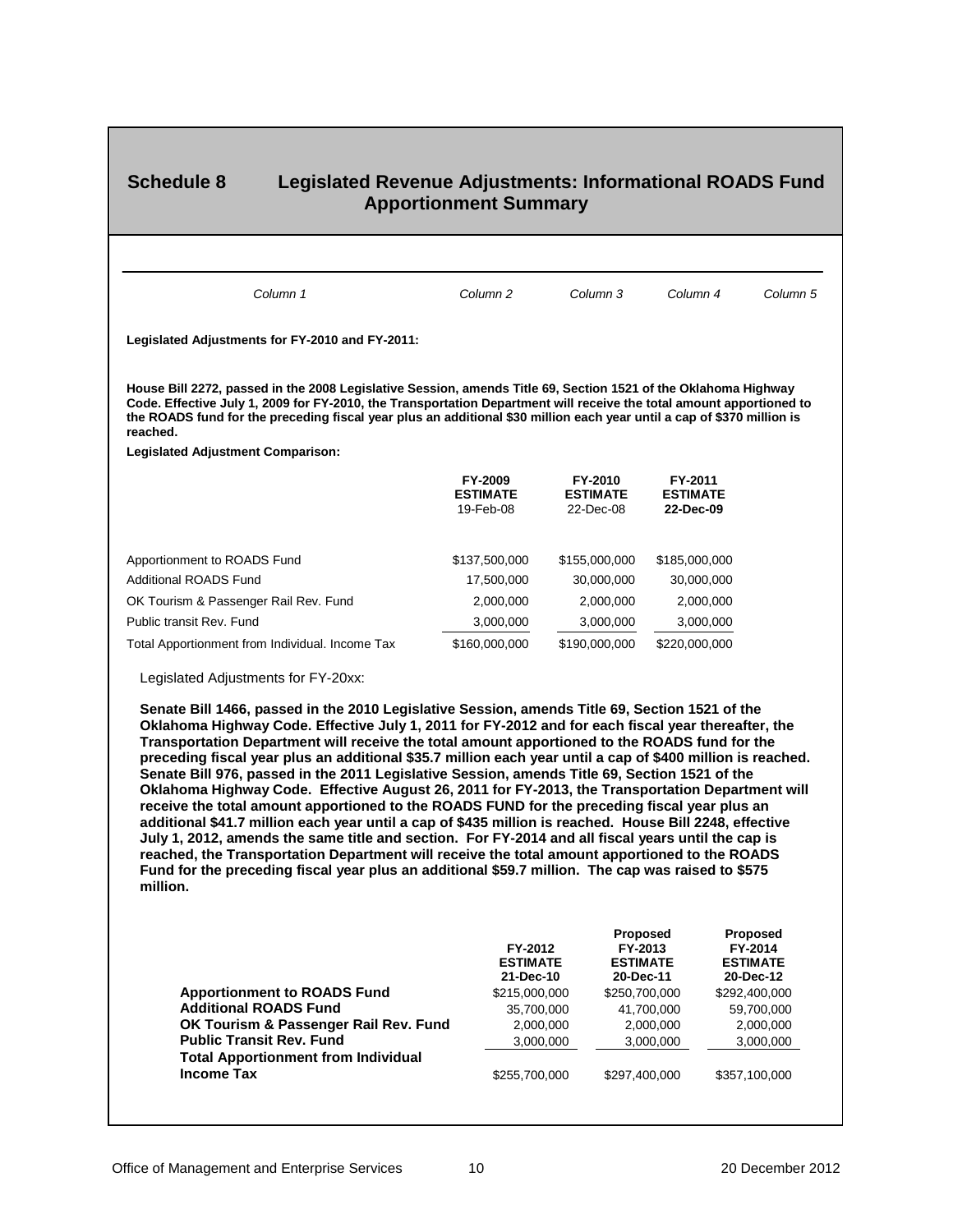## <span id="page-10-0"></span>**Appendix A-1 Comparison of Authorized Expenditures 2012 Session to Proposed Expenditure Authority 2013 Session**

| Column 1                             | Column <sub>2</sub>                                                        | Column 3                                                                              | Column 4                  | Column 5                 |
|--------------------------------------|----------------------------------------------------------------------------|---------------------------------------------------------------------------------------|---------------------------|--------------------------|
|                                      | <b>Authorized</b><br>Expenditures*<br>2012 Session<br>18-Jun-12<br>FY-2013 | Proposed<br><b>Expenditure</b><br>Authority**<br>2013 Session<br>20-Dec-12<br>FY-2014 | Increase or<br>(Decrease) | <b>Percent</b><br>Change |
| <b>Non-Restricted Funds</b>          |                                                                            |                                                                                       |                           |                          |
| <b>General Revenue Fund</b>          |                                                                            |                                                                                       |                           |                          |
| Certified                            | 5,305,209,345                                                              | \$5,641,745,267                                                                       | \$336,535,922             | 6.3%                     |
| <b>Prior Year Certified</b>          | 6,085,117                                                                  | 16,067,152                                                                            | 9,982,035                 | 164.0%                   |
| Cash                                 | 94,981,649                                                                 | 108,670,391                                                                           | 13,688,742                | 14.4%                    |
| <b>TOTAL</b>                         | 5,406,276,111                                                              | \$5,766,482,810                                                                       | \$360,206,699             | 6.7%                     |
| C.L.E.E.T. Fund                      |                                                                            |                                                                                       |                           |                          |
| Certified                            | 3,308,416                                                                  | \$3,185,622                                                                           | (\$122,794)               | $-3.7%$                  |
| Cash                                 | 308,914                                                                    | 144,570                                                                               | (164, 344)                | $-53.2%$                 |
| <b>TOTAL</b>                         | 3,617,330                                                                  | \$3,330,192                                                                           | (\$287, 138)              | $-7.9%$                  |
| <b>Mineral Leasing Fund</b>          |                                                                            |                                                                                       |                           |                          |
| Certified                            | 3,800,000                                                                  | \$3,325,000                                                                           | (\$475,000)               | $-12.5%$                 |
| Cash                                 | 576,503                                                                    | 1,756,422                                                                             | 1,179,919                 | 204.7%                   |
| <b>TOTAL</b>                         | 4,376,503                                                                  | \$5,081,422                                                                           | \$704,919                 | 16.1%                    |
| <b>OHSA Fund</b>                     |                                                                            |                                                                                       |                           |                          |
| Certified                            | 2,169,779                                                                  | \$3,293,472                                                                           | \$1,123,693               | 51.8%                    |
| Cash                                 | 1,141,381                                                                  | 1,543,287                                                                             | 401,906                   | 35.2%                    |
| <b>TOTAL</b>                         | 3,311,160                                                                  | \$4,836,759                                                                           | \$1,525,599               | 46.1%                    |
| <b>Public Building Fund</b>          |                                                                            |                                                                                       |                           |                          |
| Certified                            | 1,669,416                                                                  | \$2,339,423                                                                           | \$670,007                 | 40.1%                    |
| Cash                                 | 3,846,690                                                                  | 5,720,066                                                                             | 1,873,376                 | 1,873,376                |
| <b>TOTAL</b>                         | 5,516,106                                                                  | \$8,059,489                                                                           | \$2,543,383               | 46.1%                    |
| <b>Special Cash Fund</b>             |                                                                            |                                                                                       |                           |                          |
| Cash                                 | 183,900,000                                                                | \$61,820                                                                              | (\$183,838,180)           | $-100.0%$                |
|                                      | 183,900,000                                                                | \$61,820                                                                              | (\$183,838,180)           | $-100.0%$                |
| <b>Bond Series-A</b>                 | 179                                                                        | \$7                                                                                   | (\$172)                   | $-96.1%$                 |
| <b>Bond Series - B</b>               | 73                                                                         | 3                                                                                     | (70)                      | $-95.9%$                 |
| <b>TOTAL</b>                         | 252                                                                        | \$10                                                                                  | (\$242)                   | $-96.0%$                 |
| <b>Subtotal Non-Restricted Funds</b> | \$5,606,997,462                                                            | \$5,787,852,502                                                                       | \$180,855,040             | 3.2%                     |